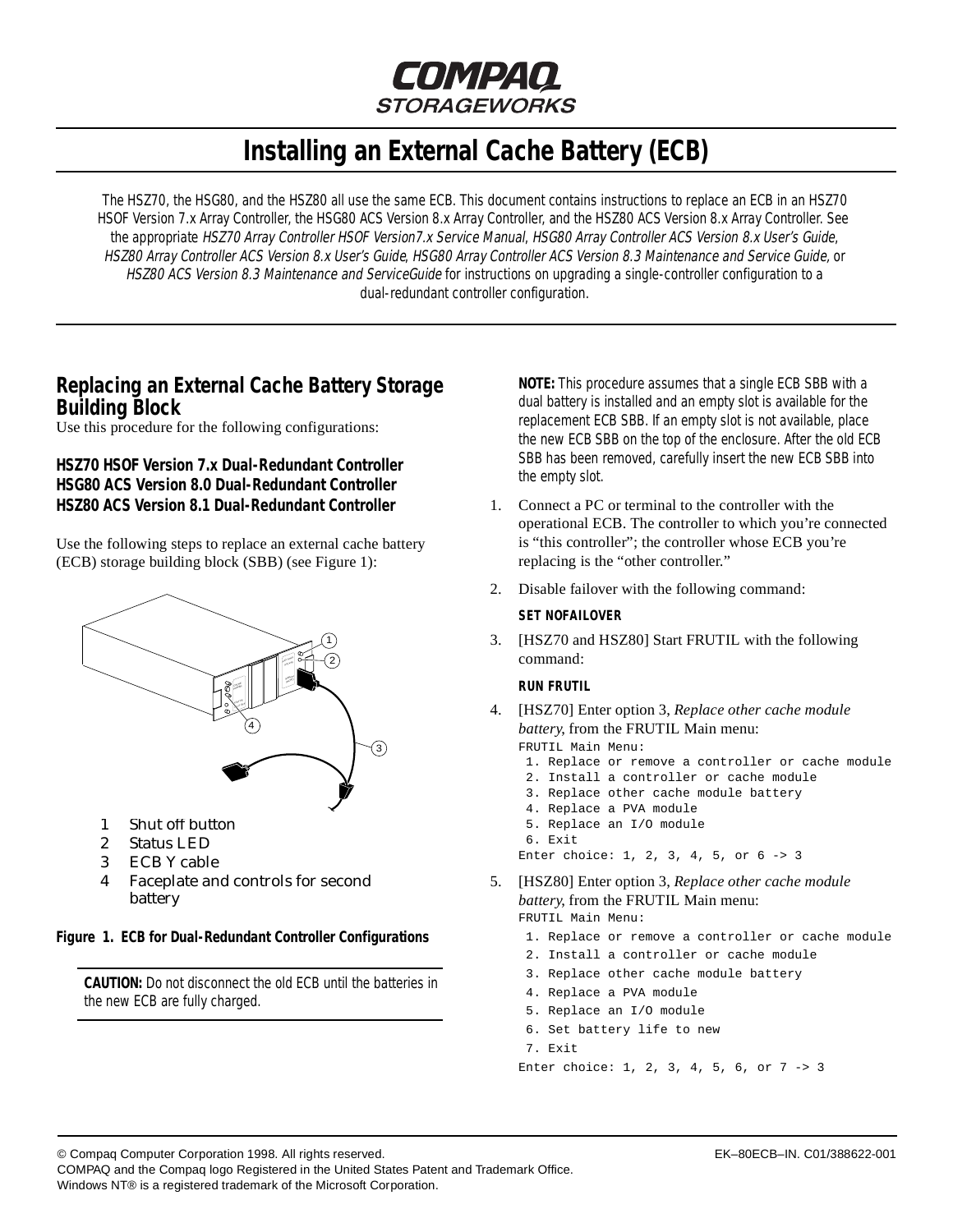- 6. [HSZ70 and HSZ80] Confirm that you have a new dualbattery replacement ECB SBB. FRUTIL displays the following: Do you have a NEW replacement battery? Y/N
- 7. [HSZ70 and HSZ80] Enter Y(es) and press return.

**NOTE:** If an empty slot is not available, place the new ECB SBB on the top of the enclosure.

- 8. [HSZ70 and HSZ80] Confirm that you want to install a replacement ECB SBB. FRUTIL displays the following: Replace the battery for the cache module in slot A [or B]? Y/N
- 9. [HSZ70 and HSZ80] Enter Y(es) and press return.
- 10. [HSG80] Shut down the controllers. First shut down the "other controller," then shut down "this controller" with the following commands:

#### **SHUTDOWN OTHER\_CONTROLLER**

#### **SHUTDOWN THIS\_CONTROLLER**

When the controllers shut down, their reset buttons and first three LEDs are lit continuously.

- 11. [HSG80] Turn off the power to the subsystem.
- 12. Insert the new ECB SBB into an empty slot.

**CAUTION:** The ECB cable has a 12-volt and a 5-volt pin. Improper handling or misalignment when connecting or disconnecting could cause these pins to contact ground, resulting in cache module damage.

- 13. [HSG80] Restore power to the subsystem. The controllers automatically restart.
- 14. Connect the open end of the ECB Y cable to the new ECB.

**CAUTION:** Do not disconnect the old ECB until the batteries in the new ECB are fully charged. The new ECB's status light will be lit continuously to indicate that its batteries are fully charged. A blinking status light indicates that its batteries are charging. You may operate the subsystem regardless of the old ECB's status.

15. Wait until the new ECB's status light is on continuously, then disconnect the ECB cable from the old ECB.

[HSZ80] FRUTIL displays the following: Setting battery A [or B] state to new. Testing battery attached to cache module A [or B]. Test complete. Battery is good.

16. [HSZ80] Wait for FRUTIL to terminate.

17. Enable failover, and re-establish the dual-redundant configuration with the following command:

#### **SET FAILOVER COPY=THIS\_CONTROLLER**

This command copies the subsystem's configuration from "this controller" to the "other controller."

- 18. Disconnect the PC or terminal from the controller.
- 19. To connect the other cache module to the new ECB SBB, repeat the appropriate steps for the remaining controller and its cache module.
- 20. Remove the old ECB SBB.

**NOTE:** If an empty slot was not available, and the new ECB SBB was placed on the top of the enclosure, carefully insert it now into the empty slot.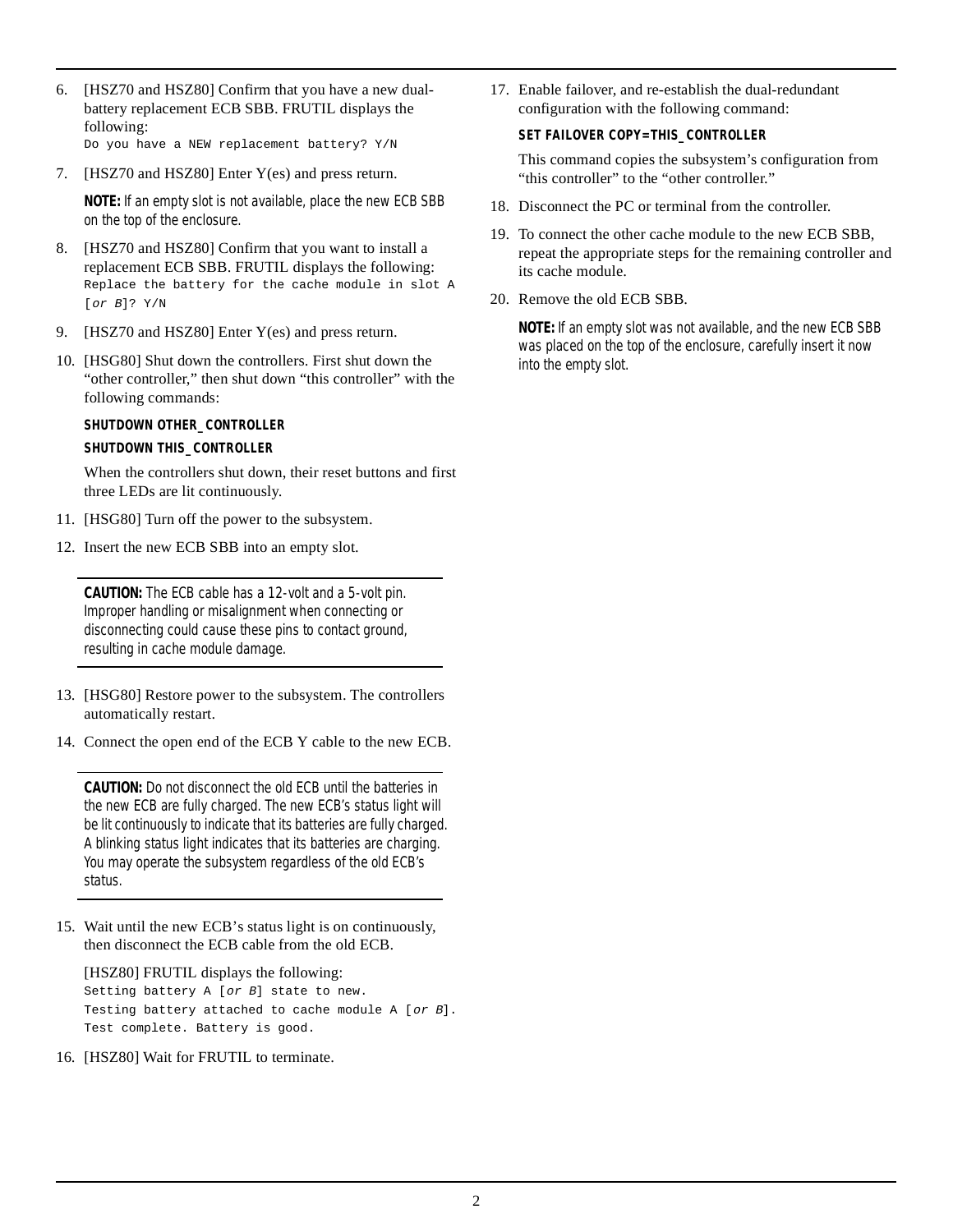# <span id="page-2-0"></span>**Replacing an External Cache Battery Storage Building Block**

Use this procedure for the following configurations:

# **HSZ70 HSOF Version 7.x Single Controller HSG80 ACS Version 8.0 Single Controller HSZ80 ACS Version 8.1 Single Controller**

Use the following steps to remove and replace an ECB SBB (see Figure 2):



- 1 Shut off button
- 2 Status LED
- 3 ECB Y cable

### **Figure 2. ECB for Single-Controller Configurations**

**CAUTION:** Do not disconnect the old ECB until the batteries in the new ECB are fully charged.

- 1. If the controller and cache module are not operating, go to step 4. Otherwise, go to the next step.
- 2. Connect a PC or terminal to the controller's maintenance port.
- 3. Shut down the controller the following command:

#### **SHUTDOWN THIS\_CONTROLLER**

When the controller shuts down, its reset button and first three LEDs are lit continuously.

- 4. Turn off the power to the subsystem.
- 5. Insert the new ECB SBB into its slot.

**CAUTION:** The ECB cable has a 12-volt and a 5-volt pin. Improper handling or misalignment when connecting or disconnecting could cause these pins to contact ground, resulting in cache module damage.

- 6. Connect the open end of the ECB Y cable to the new ECB.
- 7. Restore power to the subsystem. The controller automatically restarts.

**CAUTION:** Do not disconnect the old ECB until the batteries in the new ECB are fully charged. The new ECB's status light will be lit continuously to indicate that its batteries are fully charged. A blinking status light indicates that its batteries are charging. You may operate the subsystem regardless of the old ECB's battery status, but do not disconnect the old ECB until the batteries in the new ECB are fully charged.

- 8. Wait until the new ECB's status light is on continuously, then disconnect the ECB cable from the old ECB.
- 9. [HSZ80] Start FRUTIL with the following command:

#### **RUN FRUTIL**

10. [HSZ80] An internal clock monitors the life of the battery. When replacing a battery this clock must be reset. Choose option 6, *Set battery life to new*, from the FRUTIL Main menu to reset the internal clock.

FRUTIL Main Menu:

- 1. Replace or remove a controller or cache module
- 2. Install a controller or cache module
- 3. Replace other cache module battery
- 4. Replace a PVA module
- 5. Replace an I/O module
- 6. Set battery life to new
- 7. Exit

Enter choice: 1, 2, 3, 4, 5, 6, or 7 -> 6

11. [HSZ80] Choose option 1, *Battery attached to cache module A*, from the Battery Replacement menu:

Which battery was replaced while powered off?

- 1. Battery attached to cache module A
- 2. Battery attached to cache module B
- 3. Both batteries
- 4. Exit Enter choice: 1, 2, 3, or 4 -> 1

#### FRUTIL displays the following:

Setting battery A state to new. Testing battery attached to cache module A. Test complete. Battery is good.

- 12. [HSZ80] Wait for FRUTIL to terminate.
- 13. Remove the old ECB SBB.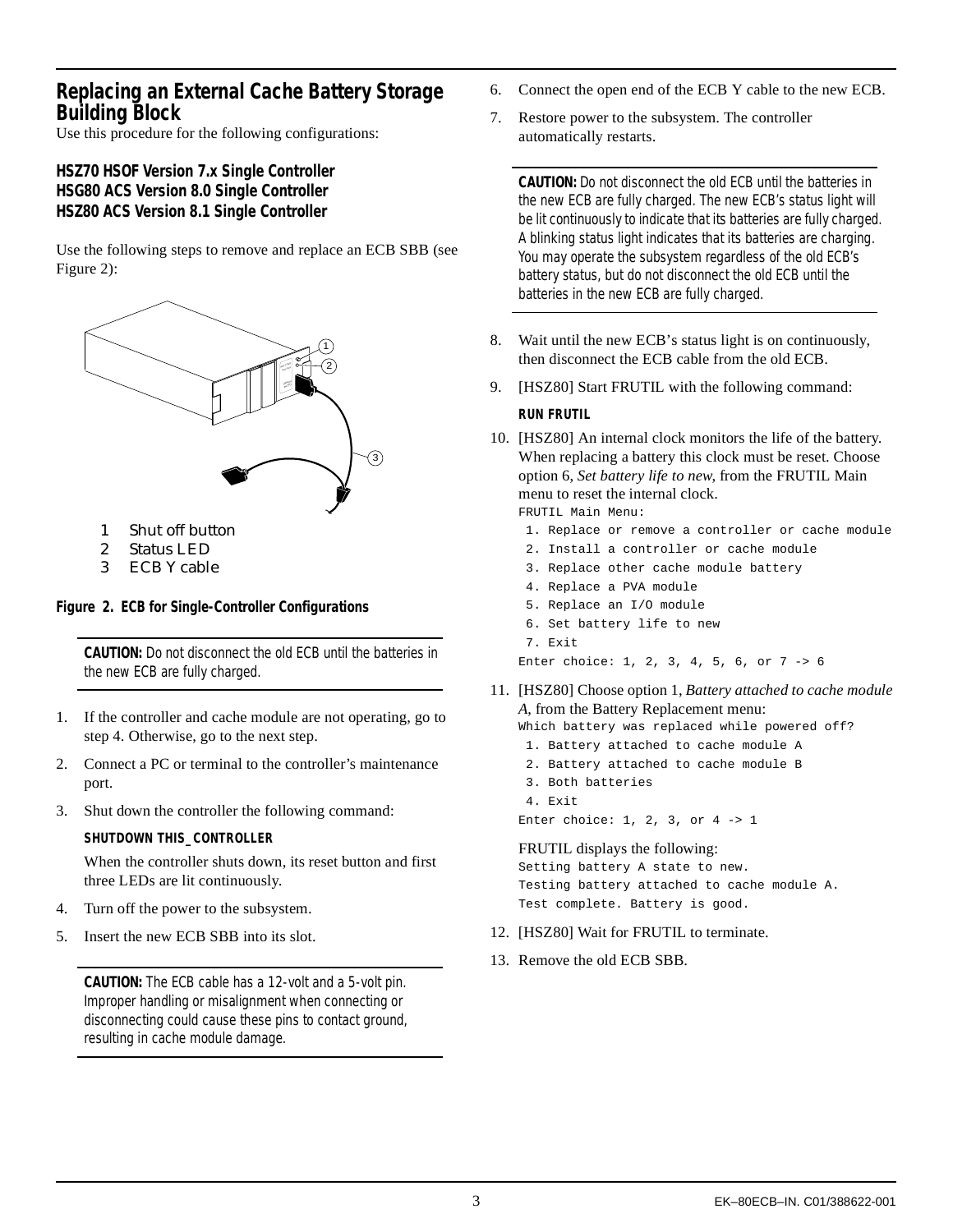# **Replacing an External Cache Battery Storage Building Block**

Use this procedure for the following configurations:

**HSG80 ACS Version 8.2 Single Controller HSG80 ACS Version 8.2 Dual-Redundant Controller HSG80 ACS Version 8.3 Single Controller HSG80 ACS Version 8.3 Dual-Redundant Controller HSZ80 ACS Version 8.2 Single Controller HSZ80 ACS Version 8.2 Dual-Redundant Controller HSZ80 ACS Version 8.3 Single Controller HSZ80 ACS Version 8.3 Dual-Redundant Controller**

The ECB SBB can be replaced with cabinet power on or off. A single-battery ECB SBB is shown i[n Figure 2](#page-2-0) and a dual-battery ECB SBB is shown in [Figure 1](#page-0-0).

### **Replacing an External Cache Battery Storage Building Block with Cabinet Power On**

Use the following steps to replace the ECB SBB with the cabinet powered on:

**NOTE:** The procedure for a dual-redundant controller configuration assumes that a single ECB SBB with a dual battery is installed and an empty slot is available for the replacement ECB SBB. If an empty slot is not available, place the new ECB SBB on the top of the enclosure. After the old ECB SBB has been removed, carefully insert the new ECB SBB into the empty slot.

- 1. Connect a PC or terminal to the controller with the ECB SBB that you intend to replaced. The controller to which you're connected is "this controller."
- 2. Start FRUTIL with the following command:

### **RUN FRUTIL**

# FRUTIL displays the following:

Do you intend to replace this controller's cache battery? Y/N

3. Enter Y(es). FRUTIL displays the following: If the batteries were replaced while the cabinet was powered down, press return. Otherwise follow this procedure: WARNING:Ensure that at least one battery is connected to the Y cable at all times during this procedure. 1.Connect the new battery to the unused end of the 'Y' cable attached to cache A [or B]. 2.Disconnect the old battery. Do not wait for the new battery's status light to turn solid green. 3.Press return.

**CAUTION:** The ECB cable has a 12-volt and a 5-volt pin. Improper handling or misalignment when connecting or disconnecting could cause these pins to contact ground, resulting in cache module damage.

4. Insert the new ECB SBB into the empty battery slot.

**NOTE:** If an empty slot is not available, place the new ECB SBB on the top of the enclosure.

- 5. Connect the new battery to the unused end of the Y cable attached to the cache module.
- 6. Disconnect the old battery. Do not wait for the new battery's status light to turn solid green.
- 7. Press return.

FRUTIL displays the following: Updating this battery's expiration date and deep discharge history. Field Replacement Utility terminated.

- 8. Disconnect the PC or terminal from the controller's maintenance port.
- 9. If this is a dual-redundant controller configuration and you installed a dual-battery ECB SBB and you want to connect the other cache module to the new ECB SBB, connect the PC or terminal to the other controller's maintenance port. The controller to which you're now connected is "this controller."
- 10. Repeat steps 2 through 8.
- 11. Remove the old ECB SBB.

**NOTE:** If an empty slot was not available, and the new ECB SBB was placed on the top of the enclosure, carefully insert it now into the empty slot.

### **Replacing an External Cache Battery Storage Building Block with Cabinet Power Off**

Use the following steps to replace the ECB SBB with the cabinet powered off:

- 1. If the controller and cache module are not operating, go to step 4. Otherwise, go to the next step.
- 2. Connect a PC or terminal to the controller's maintenance port. The controller to which you're connected is "this controller."
- 3. Shut down the controllers. In single controller configurations, shut down "this controller." In dualredundant controller configurations, shut down the "other controller" first, then shut down "this controller" with the following commands:

#### **SHUTDOWN OTHER\_CONTROLLER**

#### **SHUTDOWN THIS\_CONTROLLER**

When the controllers shut down, their reset buttons and their first three LEDs are lit continuously. This may take several minutes, depending on the amount of data that needs to be flushed from the cache modules.

- 4. Turn off the power to the subsystem.
- 5. Insert the new ECB SBB into its slot.